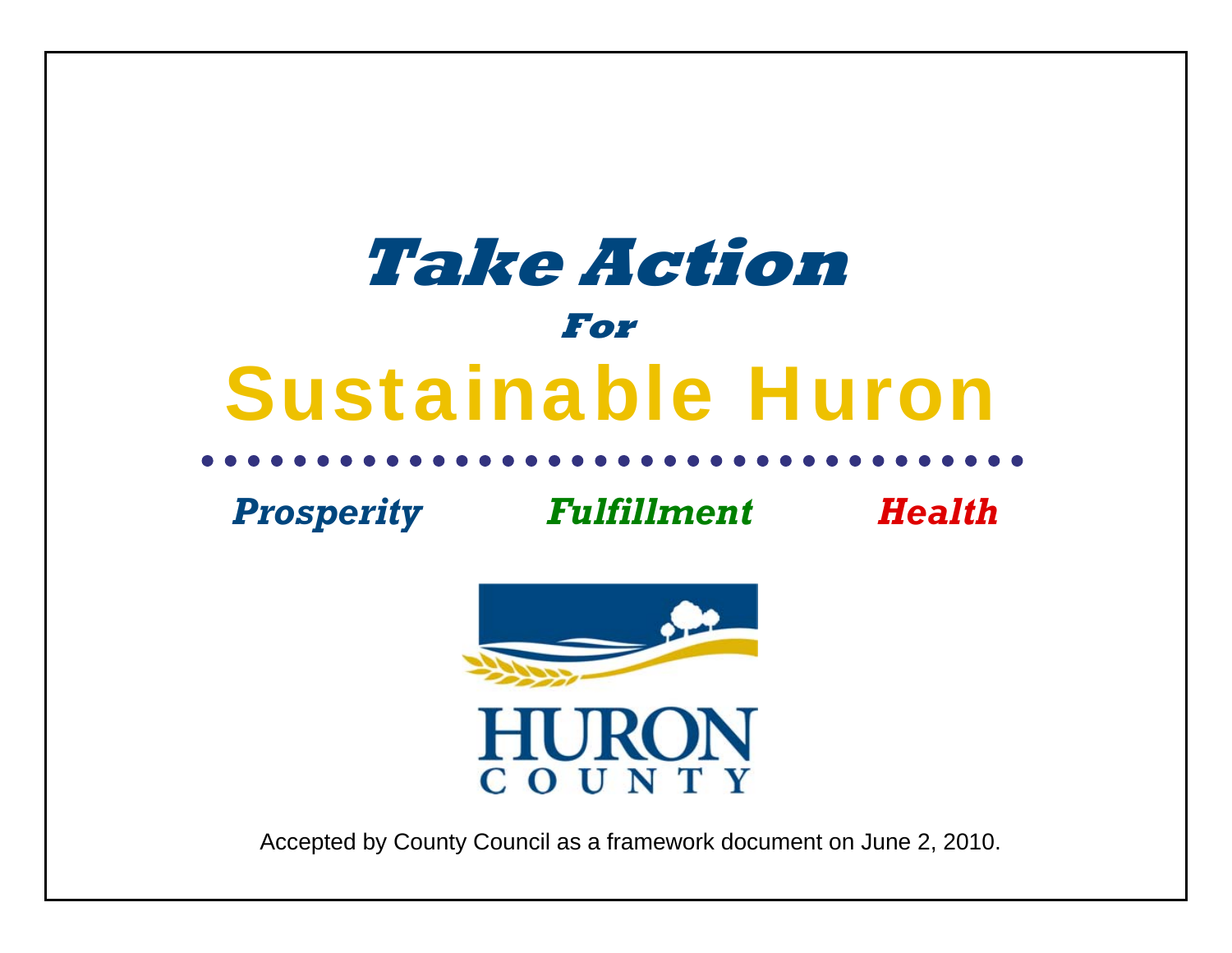### **Sustainable Huron:** Table of Contents



### **Take Action for Sustainable Huron**

| <b>Introduction</b>               | $\overline{2}$ |  |
|-----------------------------------|----------------|--|
| <b>Community Engagement</b>       | 3              |  |
| How to Read This Plan             | $\overline{4}$ |  |
| Economy                           | 5              |  |
| Transportation                    | 6              |  |
| Agricultural                      | $\overline{7}$ |  |
| Energy                            | 8              |  |
| <b>Livable Communities</b>        | 9              |  |
| <b>Natural Environment</b>        | 10             |  |
| Population                        | 11             |  |
| <b>Downtowns</b>                  | 12             |  |
| <b>Community Needs</b>            | 13             |  |
| <b>Healthy Active Communities</b> | 14             |  |

**Implementation and Coordination:** Moving Towards Sustainability **15**

**1**

*We do not inherit the earth from our ancestors, we borrow it from our children.*

-Native American Proverb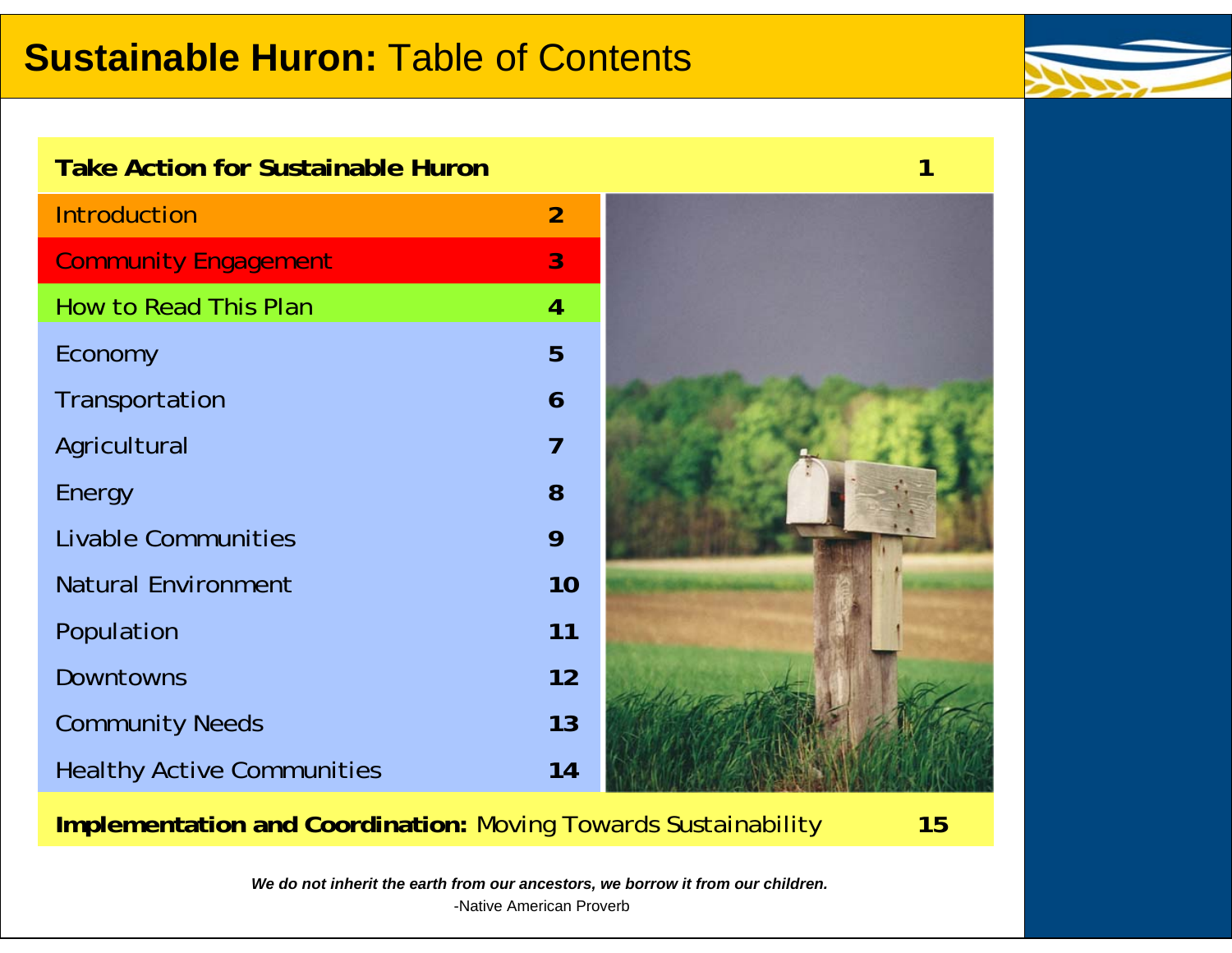Sustainability is about ensuring the long-term well-being of the planet, people, and economy. Sustainable development meets the needs of the present without compromising the ability of future generations to meet their own needs.

To the **residents** of Huron, sustainability means making decisions about lifestyle, thinking differently about habits, and determining our roles as individuals. Sustainability involves becoming more aware, innovative, educated and living better – not living without.

To the **communities** of Huron, sustainability means being connected, self-sufficient, resourceful and resilient. These qualities will enable communities to cope with change.

To the **corporation** of the County of Huron, sustainability calls for community engagement, informed decision making and evolution. The County of Huron strives to integrate the principles of sustainability into everyday business.



**Residents** Sustainability begins in your home and neighbourhood



**Business**Sustainability creates opportunity for local business

*We shall require a substantially new manner of thinking if mankind is to survive* -Albert Einstein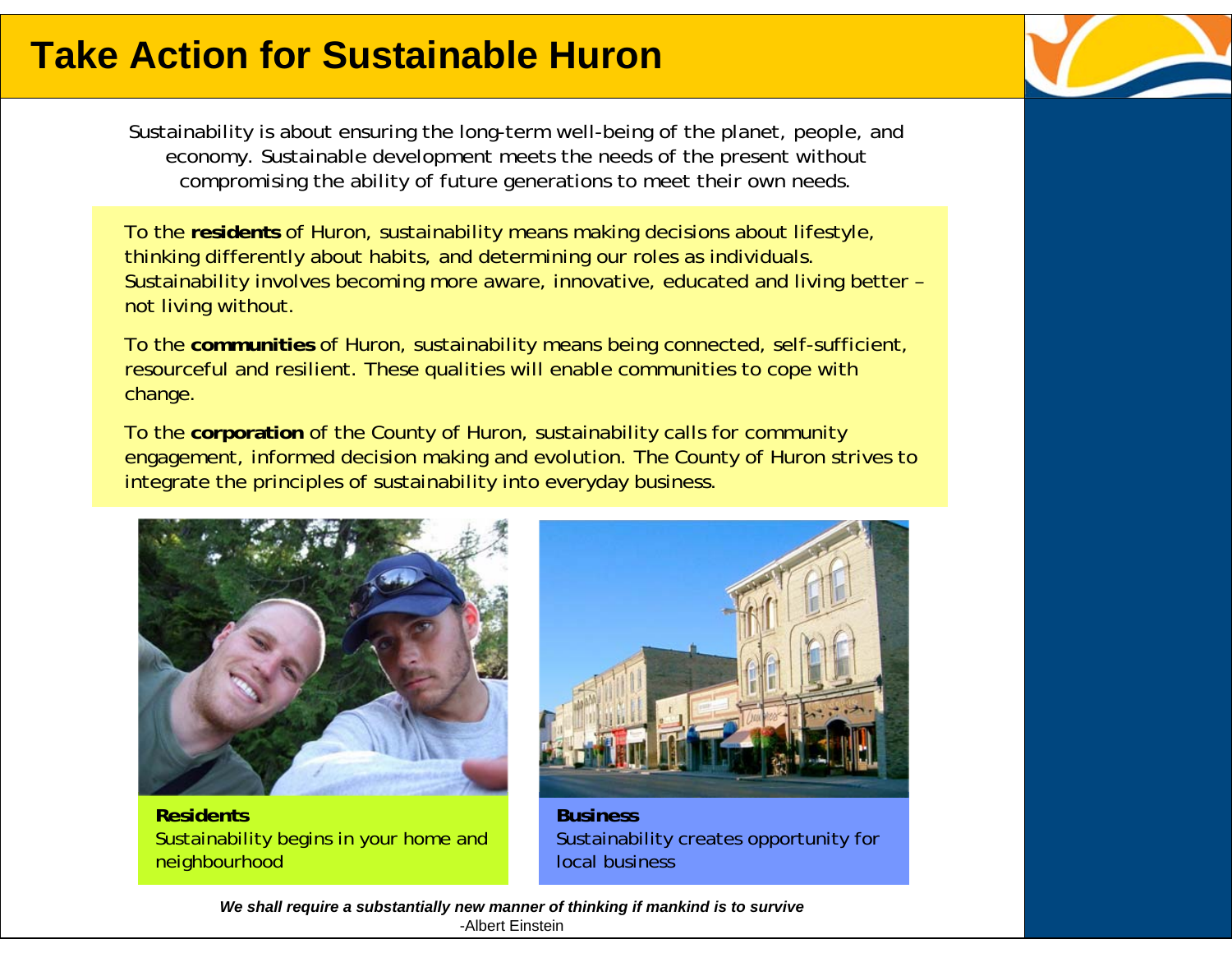### **Introduction**





'Sustainable Huron' is a *community-wide* initiative intended to raise awareness and foster action to enhance community capacity in the face of global issues. Local communities will be affected by changes in: climate, energy prices and supply, demographics, international competition and other trends.

The root of sustainability in Huron County is expected to rely on local solutions while understanding connections to global trends.



All decisions and actions in Huron County should consider potential impacts on the environment, economy and greater society.

A strategy for sustainability must be balanced, thoughtful, and planned. It is an intentional approach to understand the three spheres, *Environment***,** *Society & Culture* **and** *Economy*, and identify directions which incorporate all three.

The 'Take Action' Report contains a series of community based actions to move towards a sustainable future.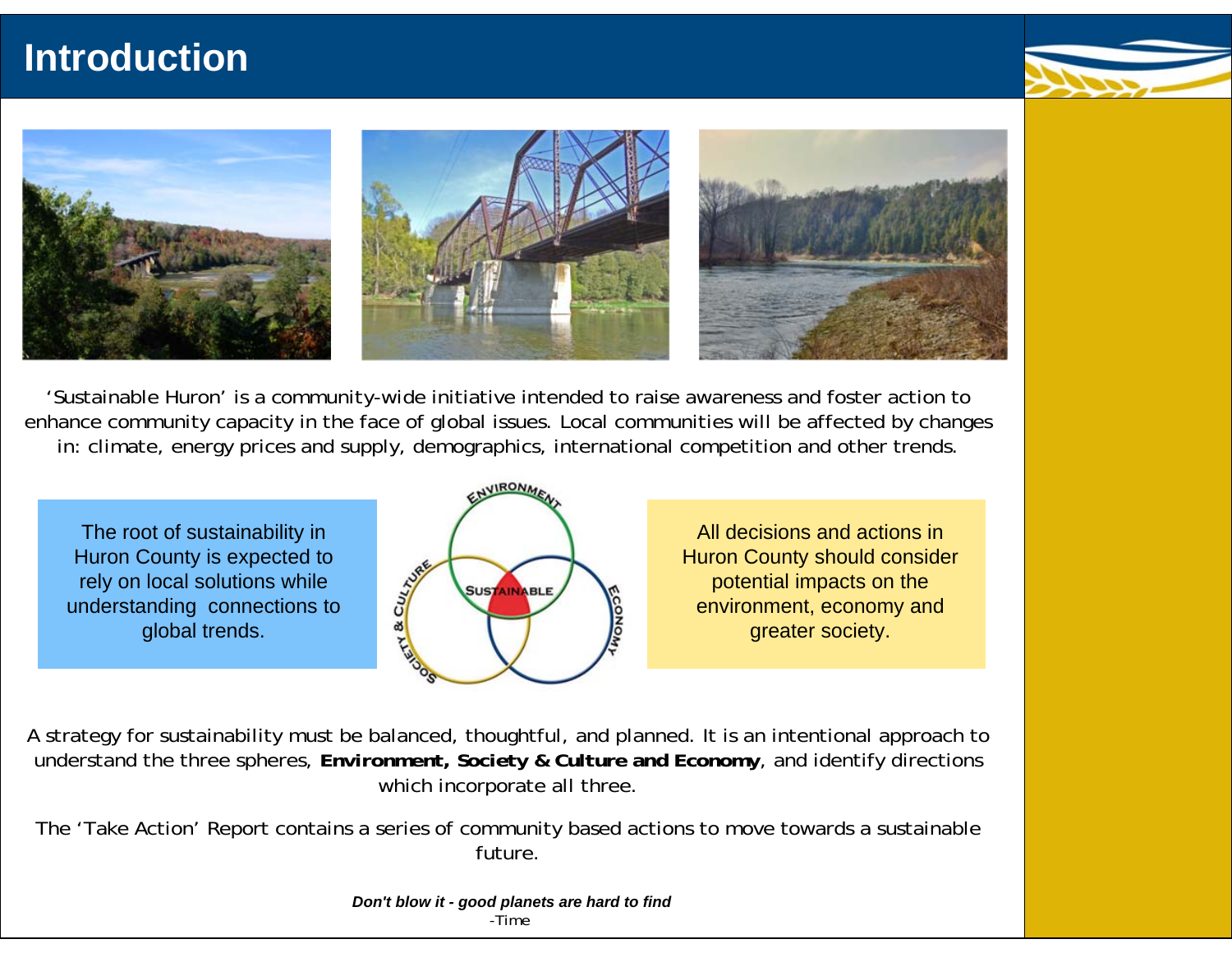### **Community Engagement**

In the spring of 2006, the Warden and Council of Huron County invited the community to create a vision for the future of Huron County. This 'Take Action' Report was developed in 2007 and 2008 through the participation of more than 1,300 Huron County residents, including 60 community groups and organizations and more than 550 written submissions. *Achieving the goals for Sustainable Huron will involve all members of the community.*

| 10 Goal areas were identified:<br>1. Economy                                     |                                                                                                        | <b>Service clubs</b>              |
|----------------------------------------------------------------------------------|--------------------------------------------------------------------------------------------------------|-----------------------------------|
| 2. Transportation<br>3. Agriculture                                              |                                                                                                        | Industry associations             |
| 4. Energy<br>5. Livable Communities                                              |                                                                                                        | <b>Government agencies</b>        |
| 6. Natural Environment<br>7. Population                                          |                                                                                                        | <b>County departments</b>         |
| 8. Downtowns<br>9. Community Needs<br>10. Healthy Active Communities             |                                                                                                        | <b>Business associations</b>      |
|                                                                                  | Through inclusion, foresight, and strong will, Huron can rise to the challenge of securing its future. | Social organizations              |
| <b>Principles of Sustainability:</b>                                             |                                                                                                        | <b>Volunteers</b>                 |
| 1. Recognizes the interdependence of environmental, economic, and social health; |                                                                                                        |                                   |
| 2. Invokes local responses to broader issues;                                    |                                                                                                        | <b>Environmental groups</b>       |
| 3. Emphasizes community awareness, education, and involvement; and               |                                                                                                        |                                   |
| 4. Requires the responsible and efficient use of both resources and energy       |                                                                                                        | <b>Schools &amp; universities</b> |
|                                                                                  |                                                                                                        |                                   |

**Community Partners**

Local municipalities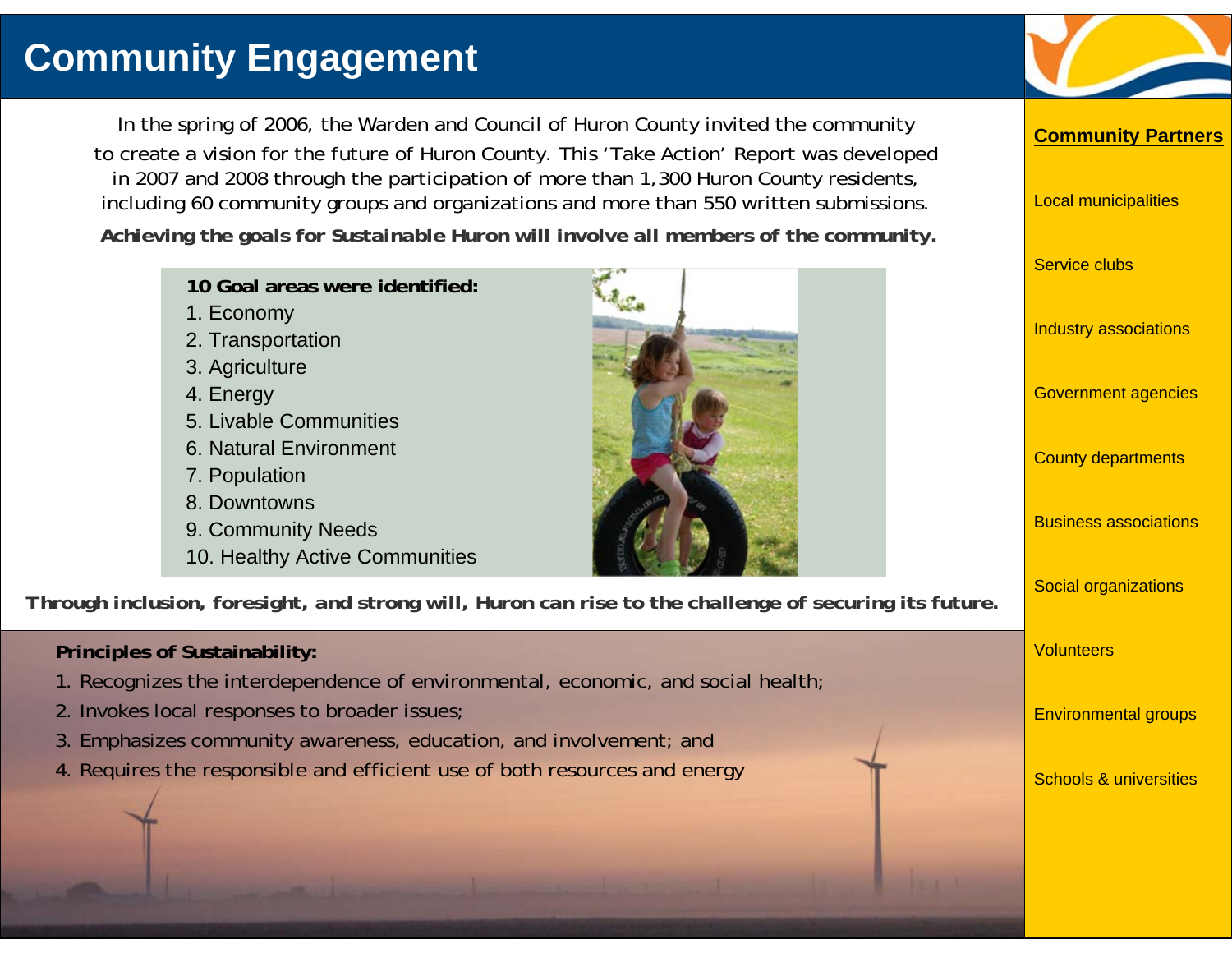### **How to Read this Plan**



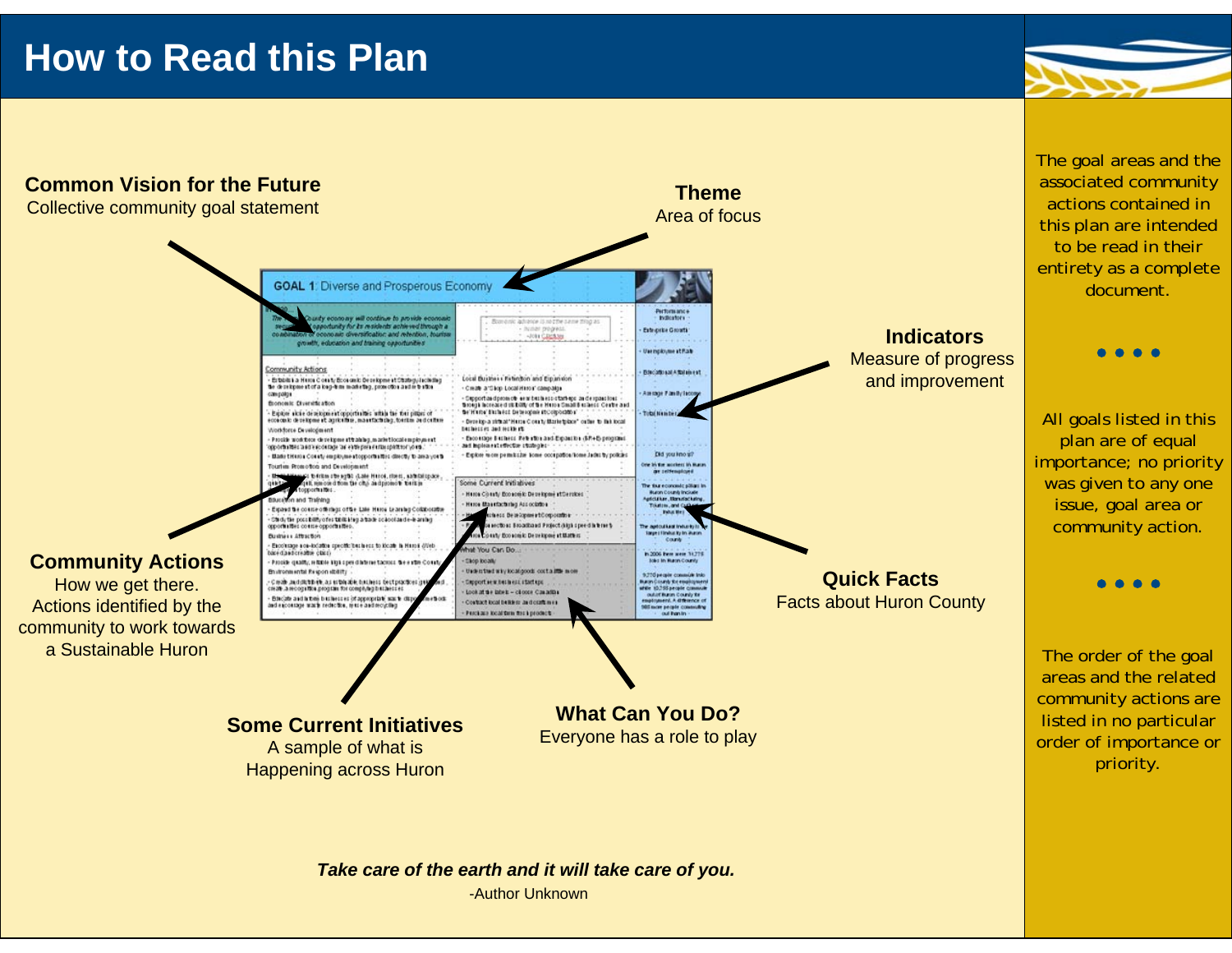### **1. Economy**

#### **Community Vision: In 2030…**

*The Huron County economy will continue to provide economic security and opportunity for its residents through diversification, business retention, local provision, education and training opportunities.*

#### **Community Actions**

• Further develop the Huron County Economic Development Strategy, including the development of a long-term marketing, promotion and retention campaign recognizing local and global economic factors

#### **Economic Diversification**

• Explore niche development opportunities within the four pillars of Huron's economies: agriculture, manufacturing, tourism and culture

#### **Workforce**

- Provide workforce development training, market local employment opportunities, and encourage an entrepreneurial spirit for youth
- Market Huron County employment opportunities directly to area youth

#### **Tourism**

• Market Huron's tourism strengths (Lake Huron, rivers, natural space, quiet and tranquil, removed from the city) and promote tourism development opportunities

#### **Education and Training**

- Expand and tailor the course offerings of the Lake Huron Learning Collaborative
- Study the possibility of establishing a trade school and e-learning course opportunities

#### **Business Attraction**

- Encourage new business to start or locate in Huron (e.g. web based, creative class, local production)
- Provide quality, reliable, high speed internet across the entire County

#### **Environmental Responsibility**

- Create and distribute a sustainable business best practices guide and create a recognition program for innovative businesses
- Educate and inform businesses of appropriate waste disposal methods and encourage waste reduction, reuse and recycling

| Economic advance is not the same thing as human |
|-------------------------------------------------|
| progress.                                       |
| - John Clapham                                  |

#### **Local Business Retention and Expansion**

- Source goods and services locally when possible
- Create a 'Shop Local' campaign
- Support and promote new business start-ups and expansions through increased visibility of the Huron Small Business Centre and the Huron Business Development Corporation
- Develop an online 'Huron County Marketplace' to link local businesses and residents
- Encourage Business Retention and Expansion (BR+E) programs and implement effective strategies
- Explore more permissive home occupation and home industry policies
- Explore marketing opportunities to attract manufacturers of renewable energy generation equipment (e.g. wind turbines and solar panels)

#### **Some Current Initiatives**

- Huron County Economic Development Services
- Huron Manufacturing Association *School/Industry tours*
- Huron Business Development Corporation *Small business loans*
- Rural Connections Broadband Project  *high speed internet*
- Huron County Economic Development Matters -*Project funding*
- Huron County Community Signage Program

#### **What You Can Do…**

- Shop locally
- Learn why local goods may cost a little more
- Support new business
- Look at the labels choose Canadian made goods and products
- Contract local builders and trades
- Purchase local farm fresh products

| • Unemployment rate                                                                                                 |
|---------------------------------------------------------------------------------------------------------------------|
| · Education attainment                                                                                              |
| • Average household<br>income                                                                                       |
| • Total number of jobs                                                                                              |
|                                                                                                                     |
| Did you know?                                                                                                       |
| One in five workers in Huron<br>is self-employed                                                                    |
| The four economic pillars in<br>Huron County are agriculture,<br>manufacturing, tourism, and<br>cultural industries |
| The agricultural industry is the<br>largest industry in Huron<br>County                                             |
| In 2006 there were 31,775<br>jobs in Huron County                                                                   |
| 9,770 people commute into<br>Huron County for employment<br>while 10,755 people commute<br>out of Huron County for  |

employment. A difference of 985 more people commuting out than in



**Performance Indicators**

• Enterprise growth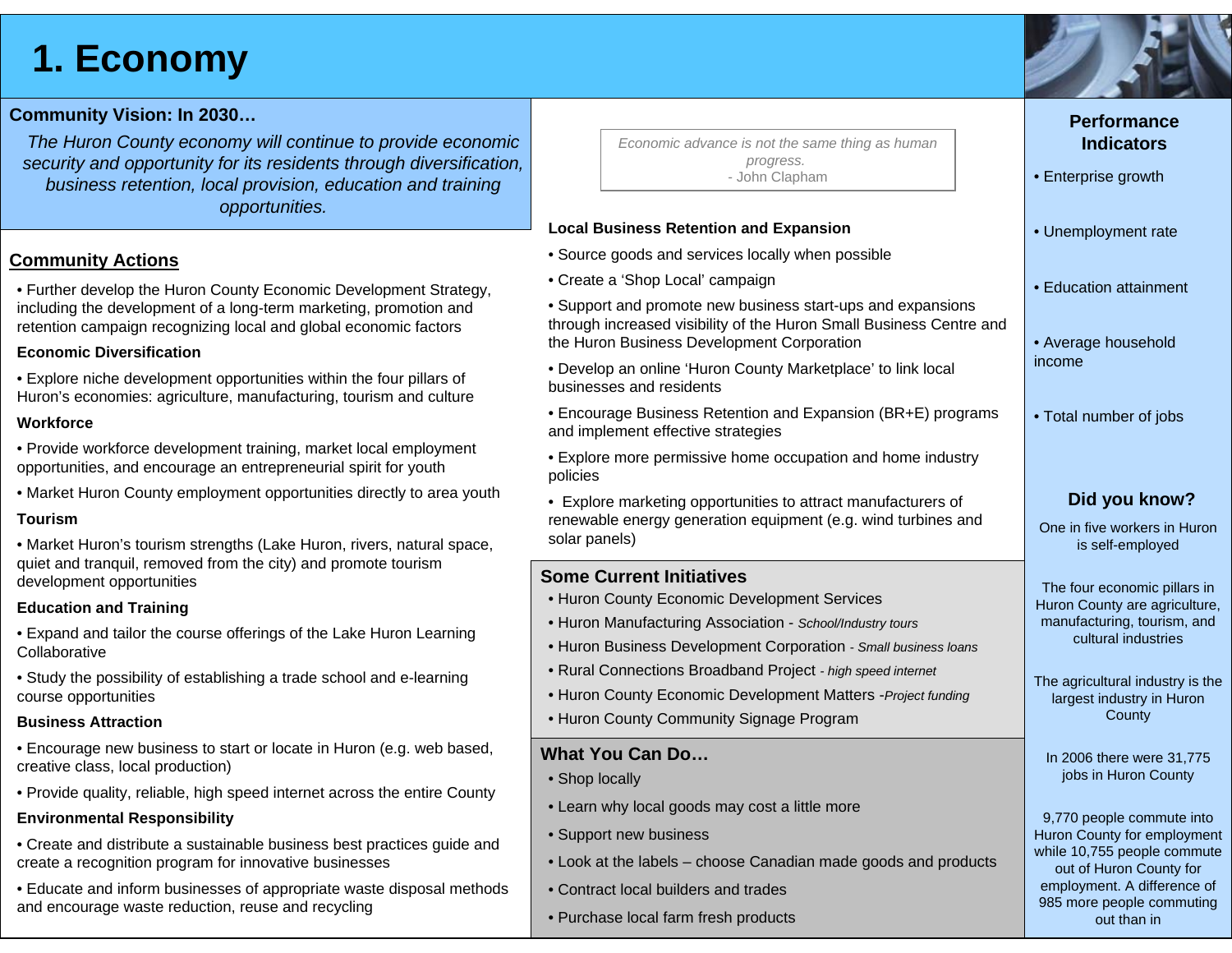## **2. Transportation**

#### **Community Vision: In 2030…**

*Huron County will have a transportation network providing multimodal options, such as walking, cycling, roads, rail, water, and air transit that meet the needs of the entire community.*

#### **Community Actions**

• Formalize the Huron Transportation Taskforce and develop a Huron County Transportation Strategy

#### **Public Transportation**

• Study the feasibility of an accessible, multi-modal public transit network including connections to Stratford, London, and Toronto

#### **Walking and Cycling**

- Establish a walking and cycling campaign
- Locate bike racks conveniently at all institutional, commercial, industrial locations, including downtowns
- Establish bike lanes and related signage along major streets and highways (*connect the towns*) and consider cyclist safety when constructing and upgrading intersections
- Implement a 'walking school bus' for children in the towns and villages

#### **Harbours, Airports and Rail**

• Explore new opportunities associated with established airports, harbours and railway

#### **Carpooling**

• Promote the economic and environmental benefits of carpooling and establish a carpooling/ride share program

#### **Infrastructure**

- Consider the triple bottom line for major infrastructure projects (economic costs, environmental costs, social costs)
- Increase use of recycled paving material
- Minimize environmental impact by optimizing use of road salt and calcium chloride



*Lightening our impact on the planet costs us little effort, money or time, but the cumulative effects can be enormous*  - David Suzuki

#### **Some Current Initiatives**

- Transportation Task Force Assessing transportation needs
- Huron County Cycling Guide
- Mid Western Adult Day Centre Senior's Transportation Bus
- Local Airports (Goderich, Wingham, Huron Park), Port of Goderich, and the Goderich-Exeter Railway

#### **What You Can Do…**

- Walk or bike to work
- Carpool
- Drive less
- Drive at slower speeds
- Maintain proper tire pressure
- Be considerate of cyclists
	- Properly maintain your vehicle
- Walk together with your children to school
- Consider fuel economy when purchasing a vehicle
- Don't idle your engine for longer than 20 seconds
- Advocate for more paths and trails



#### **Performance Indicators**

- Commute mode
- Commute distance
- No. of vehicles registered
- Metres of new sidewalk
- Bike lanes km
- Marked trails km
- Transportation infrastructure gap

### **Did you know?**

Huron County has over 3000 km of roads, 110 km of railway, and the only seaway depth port on the east side of Lake Huron.

More than 150 lake freighters visit the Port of Goderich every year, transporting over 200,000,000 tonnes of grain and salt annually

In 2006, 80% of Huron residents drove to work without a passenger

71% of Ontario children are driven or bussed to school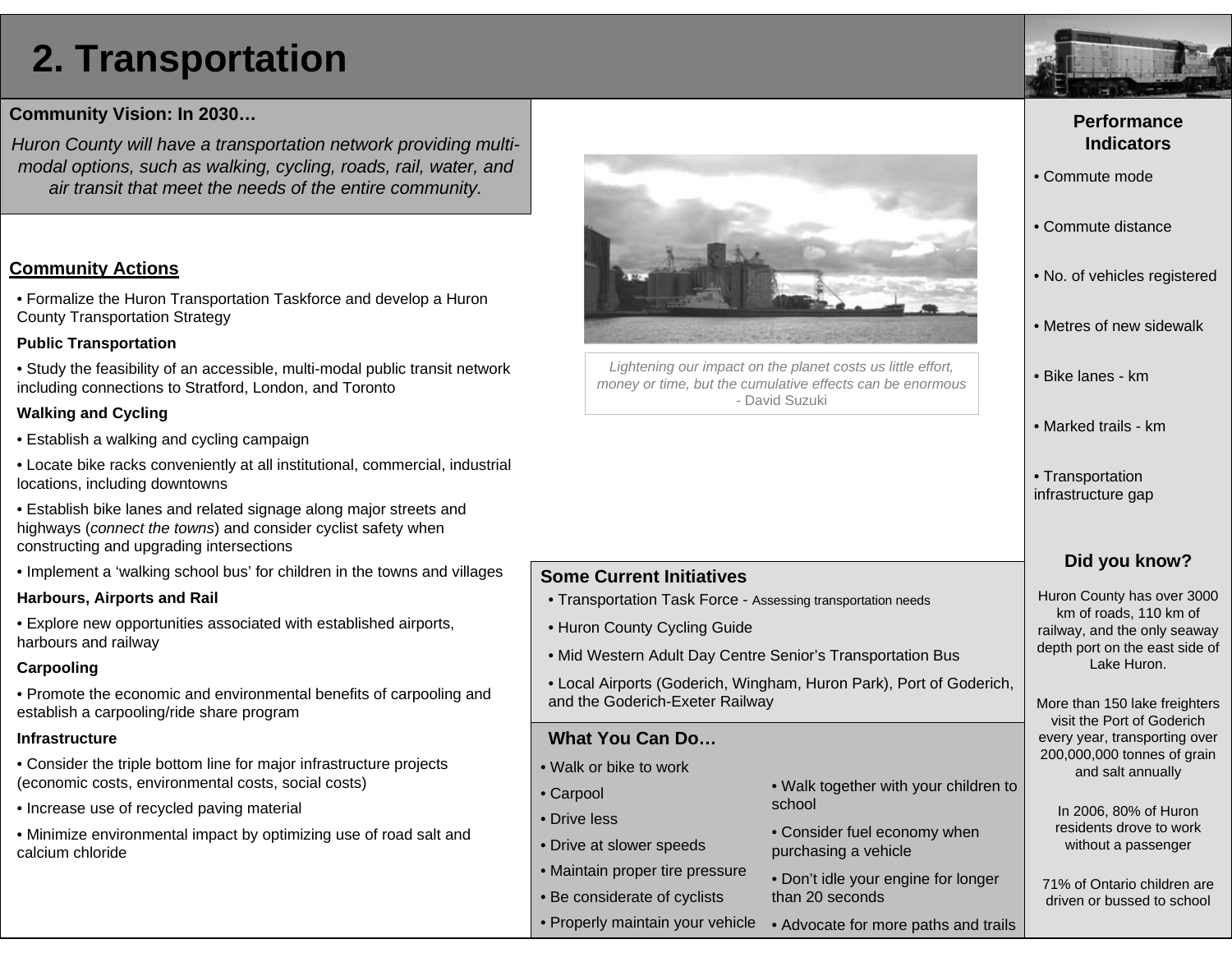### **3. Agriculture**

#### **Community Vision: In 2030…**

*Huron County will have a strong and diversified agricultural industry, providing food to the local community and beyond using environmental best practices.*

#### **Community Actions**

#### **Agricultural Leadership**

• Identify an organization (e.g. the Regional Equine and Agricultural Centre of Huron - REACH) to create and lead a sustainable agricultural strategy in partnership with other agricultural organizations

#### **Diversified Agricultural Sector**

• Explore the production of various niche crops, such as multi-cultural foods and crops for urban populations

• Support the development, operation and expansion of agricultural co-operatives and community-based economies

#### **Land Stewardship**

- Promote, enhance and recognize the role of farmers in environmental stewardship
- Encourage all Huron farms to complete an Environmental Farm Plan
- Promote opportunities for funding and partnerships (e.g. WPSC)
- Encourage reforestation of marginal and sensitive agricultural lands

#### **Energy and Agriculture**

• Promote and encourage on-farm energy production such as wind, solar, and biogas; and, encourage the role of farmers as leaders in energy conservation

#### **Land Preservation**

- Protect prime agricultural land from non-farm uses
- Promote innovative practices such as land sharing and land leasing

#### **Local Food**

• Develop a 'Grown in Huron' program which includes a logo, and signage, promotes the range of products available from Huron producers, and involves an 'Eat Local Huron' campaign in local grocery stores and restaurants

• Promote local food processing activities such as an abattoir, winery and cannery

• Establish a Huron County produce auction (similar to Elmira's)



*We abuse land because we regard it as a commodity belonging to us. When we see land as a community to which we belong, we may begin to use it with love and respect*. - Aldo Leopold

#### **Agriculture and Youth**

- Promote and provide resources for farm succession planning
- Engage and embrace the role youth in the future of Huron County. (e.g. local agricultural leadership program, promotion of careers in agriculture, opportunities for youth to express their own needs)

#### **Some Current Initiatives**

- Regional Equine and Agricultural Centre of Huron (REACH)
- Water Protection Steering Committee (WPSC)
- Buy Local, Buy Fresh: Huron-Perth Guide to Local Food
- Huron Agriculture and Water Festival
- Huron Good Food Box

#### **What You Can Do…**

- Prepare locally sourced meals
- Complete an environmental farm plan
- Appreciate agricultural lands
- Conserve agricultural soils
- Demand local food choices
- Avoid imported and non-seasonal food choices
- Talk to a farmer
- Buy at a farmers' market

• Support local growers

#### **Performance Indicators**

- Hectares of prime farmland converted to nonfarm uses
- Number of food processors

#### **Trends in Agriculture**

- Median age of farmers
- Average farm value
- Average farm size
- Total number of farms
- Annual value of farm gate sales

#### **Did you know?**

Huron County leads all counties and regions in Ontario in the total value of agricultural production; it also exceeds the production totals of each of the 4 maritime **Provinces** 

In 2006 Huron County gross farm receipts totaled \$719,000,000

Only 2% of Canada's surface area is classified as prime agricultural land - 90% of soils in Huron County are classified as Class 1,2,3, or prime land, highly productive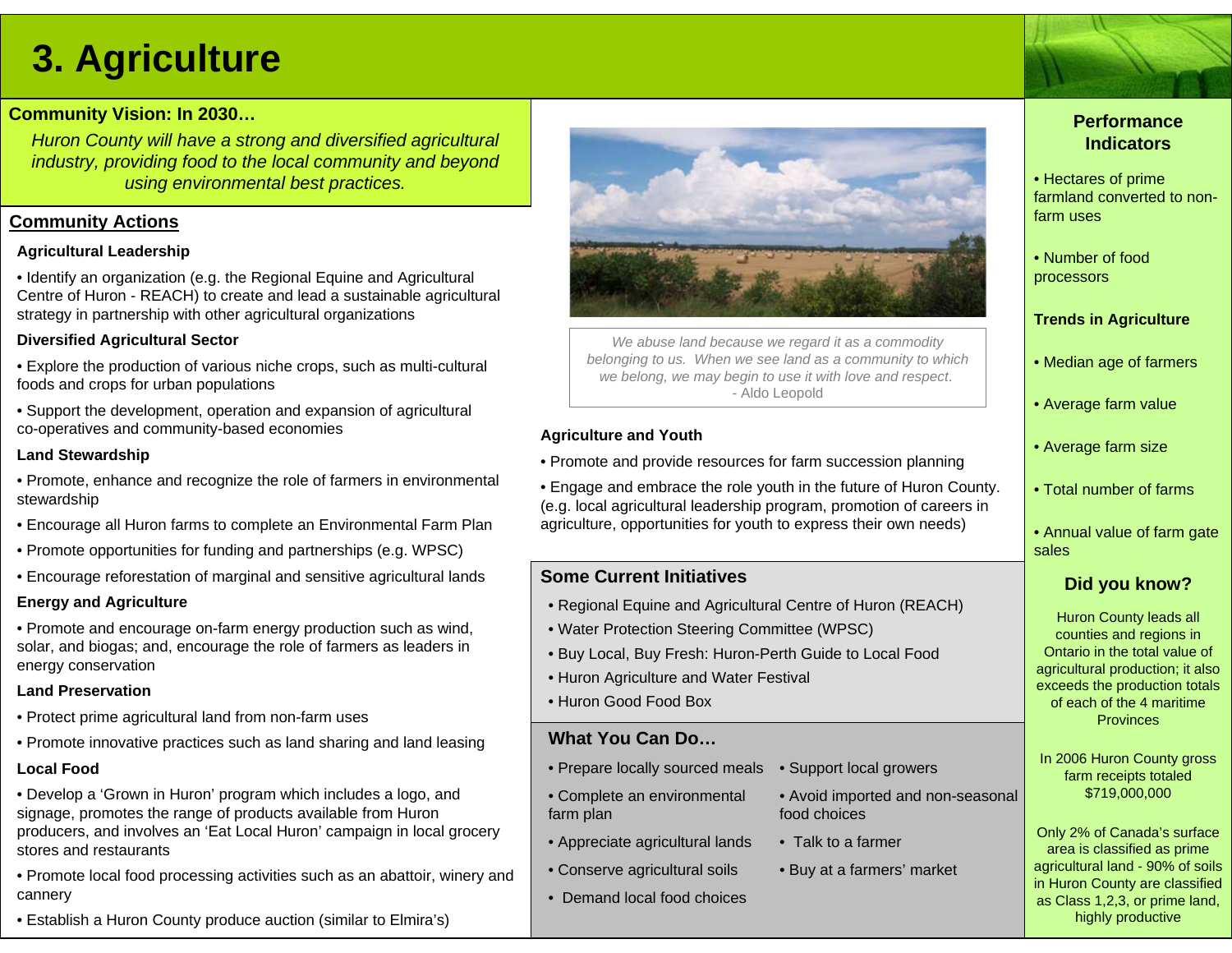## **4. Energy**

#### **Community Vision: In 2030…**

*Huron County will utilize local renewable energy sources and continue to maximize energy conservation.*

#### **Community Actions**

• Establish a County-wide Energy Working Group to develop a renewable energy generation and energy conservation strategy

#### **Energy Conservation**

- Develop a County corporate sustainability plan (including items such as energy and material conservation, green buildings and procurement)
- Establish a local utility energy conservation incentive program
- Implement a door-to-door energy and water conservation program
- Install water meters on residential/commercial/industrial properties
- Produce a comprehensive green building strategy and guide with local municipalities, builders and residents which incorporates Energy Star, LEED standards and alternative construction methods
- Initiate a low energy replacement program for street and traffic lights (LED or other technology)
- Produce a farm, enterprise and business energy efficiency guide and resource book
- Promote the use of clotheslines
- Conduct energy efficiency community workshops and seminars
- Develop an 'Efficient Huron' campaign directed at business and industry to educate and encourage efficiency improvements, and publish a newsletter of energy conservation tips
- Participate in programs and incentives offered by the Ontario Power Authority and other agencies
- Minimize outdoor lighting by use of motion sensors, and encourage designs and technologies which limit excess light pollution
- Require installation of smart meters for new developments

#### **Energy Generation**

- Develop local solutions to transmission capacity restrictions
- Continue to develop and promote small-scale renewable energy generation options where appropriate
- Establish a County owned wind turbine



*The purpose of conservation: The greatest good to the greatest number of people for the longest time* - Gifford Pinchot

#### **Community Based Energy**

- Promote community energy education newspapers, radio, etc.
- Incorporate energy efficiency topics into school curriculum
- Encourage community and individual solutions to reduce energy demands, and support the development of alternative energy systems

### **Some Current Initiatives**

- Public Utilities: Conservation and Energy Efficiency Programs
- Centre for Applied and Renewable Energy (CfARE)
- Highschool Green Teams
- Household Energy Audit
- Commercial scale wind turbines

#### **What You Can Do…**

- Draft proof your house
- Turn down the A/C
- Install motion sensor lighting
- Wash clothes in cold water
- Dry clothes on clothes line
- Replace furnace filters regularly
- Switch to CFL lights
- Replace old basement fridge
- Purchase energy star rated appliances
- Upgrade your old furnace
- Install low-flow shower & toilet



#### **Performance Indicators**

- Total energy consumed by county buildings/year
- Annual average residential electricity usage
- MW of renewable energy generated by commercial operators
- Household participation in energy conservation programs
- Number of street and traffic lights upgraded to energy efficient technology technology

### **Did you know?**

Huron County has 23 commercial wind turbines which produce approximately 109,000 Megawatt hours of electricity each year, equivalent to power 12,500 households

One refrigerator accounts for 10% of a household's annual energy consumption

Canada uses more energy and more water per person than any other country in the world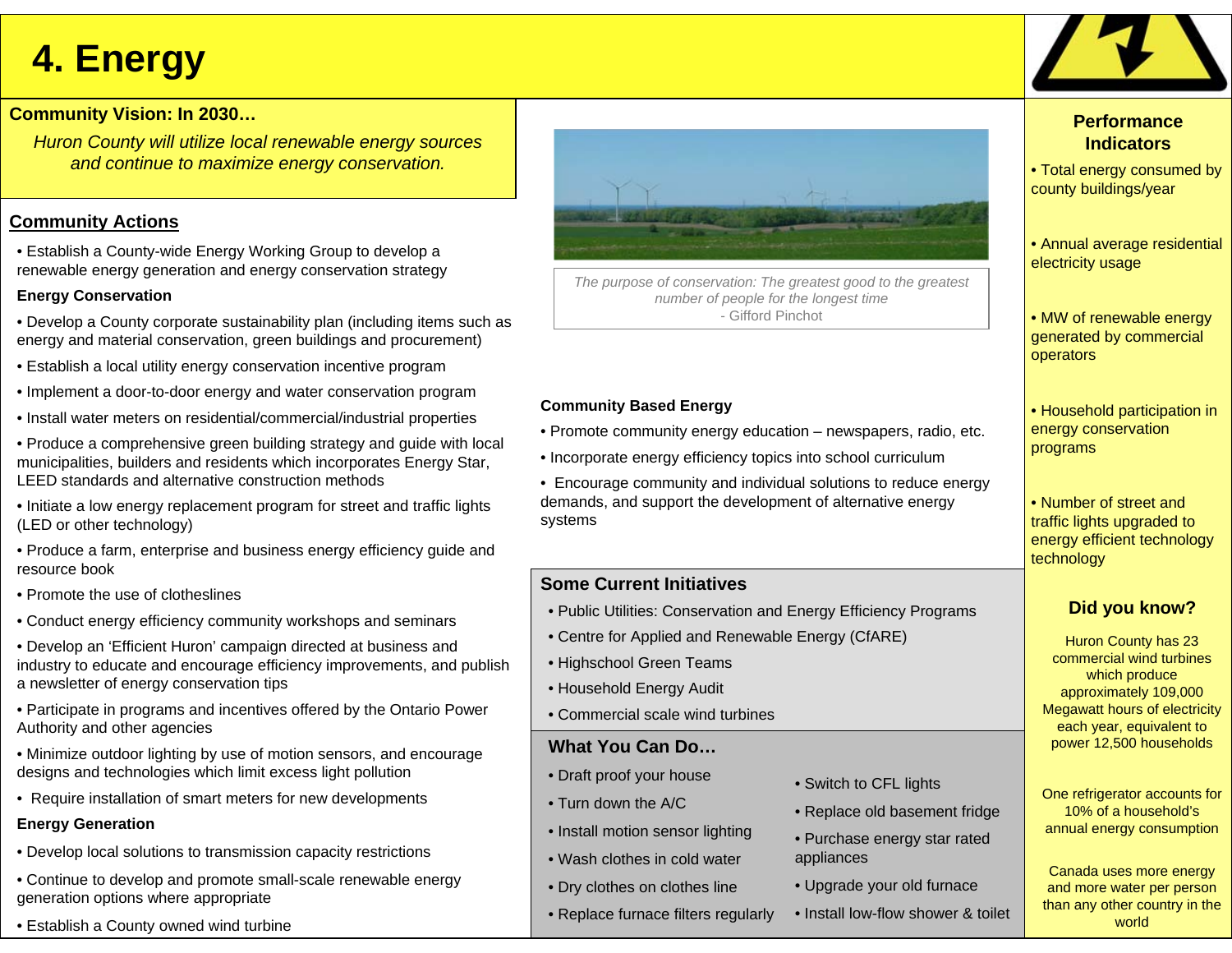### **5. Livable Communities**

#### **Community Vision: In 2030…**

*Huron County will retain its rural character through planned growth of its settlement areas. Communities will be: compact, pedestrian and bicycle friendly and provide a range of services and facilities.*

#### **Community Actions**

#### **Character**

- Encourage preservation of heritage buildings and heritage homes through incentives and awareness programs
- Require native tree species on front yards, boulevards, commercial parking lots, green space and roadsides
- Downtowns will be the primary focus of new commercial development
- Where 'big box' development is permitted, ensure it is integrated and connected to existing communities with bike and walking access, landscaping and green space
- Develop a high standard of building and site design, including naturalized landscaping and accessibility features for new developments

#### **Planned Growth**

- Promote and encourage communities that are: walkable, include a mix of uses and housing types and prices, and accommodate anticipated growth
- Land and infrastructure will be used efficiently with an emphasis on environmental protection, intensification, redevelopment and infill opportunities
- Promote naturalized landscaping with minimal turf grass (reduces water and energy consumption)

#### **Sidewalks, Trails and Bike Paths**

- Develop cycling routes along all major roads and routes between settlements
- Reduce parking requirements and require bike racks in commercial, industrial and institutional facilities
- Develop a comprehensive trail network strategy, focusing on creating connections
- Enhance the accessibility and walkability of communities through wide, barrier-free sidewalks on both sides of the street



*We must to learn to save, before we run out of everything* - Andy Rooney

#### **Infrastructure**

- Create long-term, sustainable, municipal capital plans incorporating infrastructure and servicing requirements
- Educate, promote, encourage, and permit best management practices for storm water management (SWM), including green roofs, rain collection systems, and naturalized SWM facilities
- Integrate land use planning with infrastructure and transportation planning
- Establish alternative transportation links between communities which are accessible to all residents

#### **Some Current Initiatives**

- Heritage Conservation Districts
- Trail Development Maitland and Bayfield Trail Associations
- Community Improvement Plans (CIP)
- Huron County Official Plan 5 Year Review and Update

#### **What You Can Do…**

- Walk to the downtown
- Bike or walk to work or school
- Give pedestrians the right-of-way
- Live close to your job
- Support more bike and pedestrian friendly developments
- Explore local trails
- Share the road with cyclists
- Use ecologically friendly building materials
- Plant a backyard vegetable garden
- Have a picnic at the park

#### **Performance Indicators**

- Town population density
- Area of newly designated urban lands
- Number of designated heritage buildings/districts
- Recreational trails km
- Bike lanes km
- Sidewalk metres

#### **Did you know?**

Huron County has 45 settlement areas and more than 2000 acres of vacant lands available for urban development

There are 22,900 private dwellings in Huron, 85% are single detached, 78% of homes are owned

60% of Huron residents reside in a town, village or hamlet

The bicycle is the most efficient form of transportation known. It uses five times less energy than walking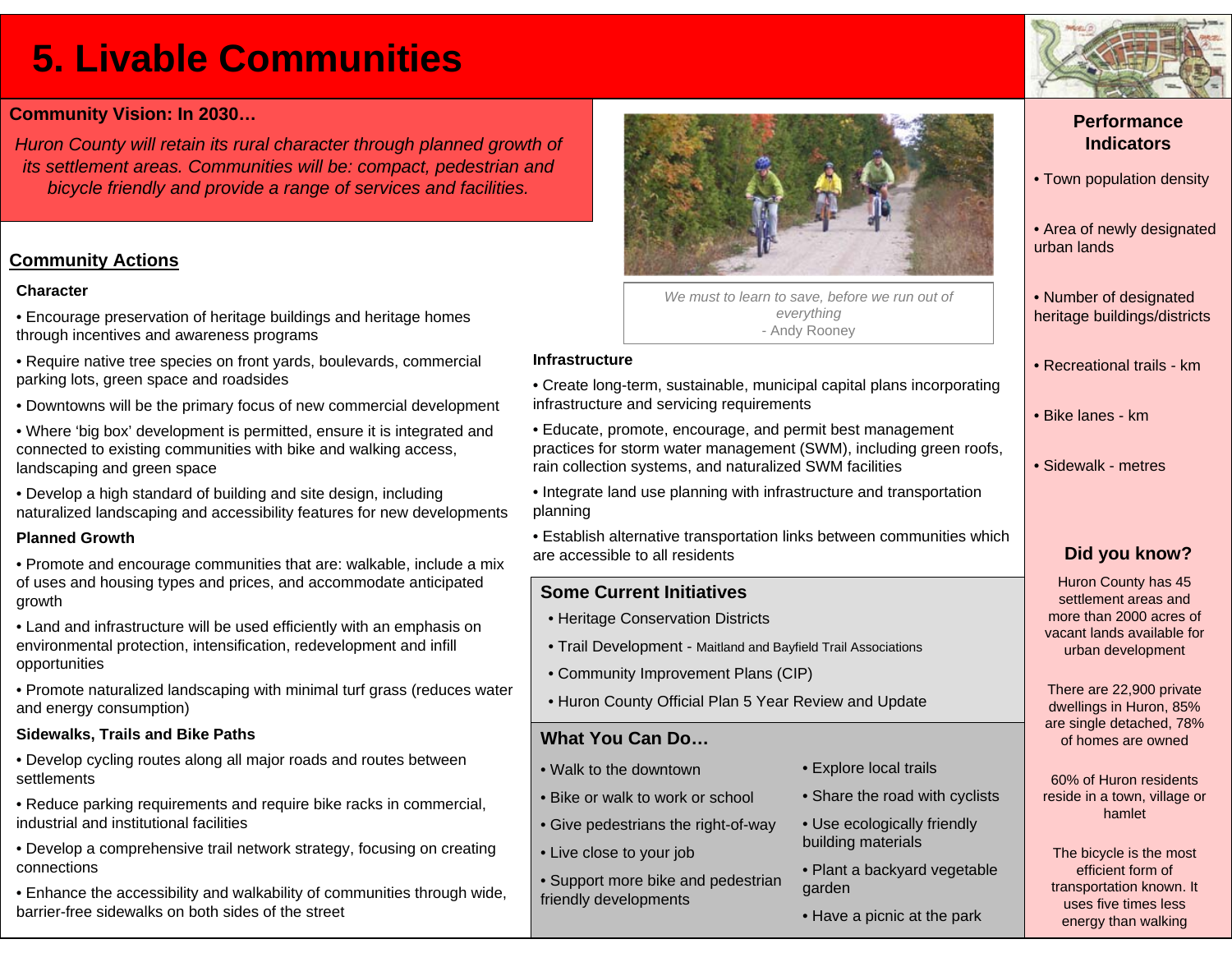### **6. Natural Environment**

#### **Community Vision: In 2030…**

*Huron County will have a healthy, resilient ecosystem with connected natural areas, clean water and diverse flora and fauna.*

#### **Community Actions**

- Develop a Huron County Natural Heritage Plan including:
	- a County wide forestry plan incorporating wildlife corridors and opportunities for connecting isolated forest areas
	- increase the area of interior forest habitat County wide

#### **Economic**

• Promote sustained harvest forestry as a part of the agricultural economy

#### **Stewardship**

- Re-vegetate marginal agricultural and sensitive lands
- Promote landowner stewardship through education, engagement and incentives
- Protect and enhance Lake Huron ecology dunes, bluffs, habitat and the Huron Fringe Eco-Region

#### **Land Use**

- Protect and enhance Areas of Natural and Scientific Interest, wetlands, woodlands, streams and rivers, floodplains, the Lake Huron shoreline, wildlife corridors, the Maitland and Bayfield Rivers, and sinkholes
- Develop urban forest strategies including urban woodlands, heritage trees and reforestation

#### **Water Quality**

• Protect and improve surface and ground water quality and quantity

#### **Ecosystem Health**

- Recognize and protect the recreational value of natural heritage features (public access to Lake Huron, network of walking trails, river access, and develop connections to Hullett Marsh, Bannockburn, Hay Swamp, Saratoga Swamp, Maitland River Valley, and Bayfield River Valley)
- Reduce toxins in the environment including pesticides, pollutants, car emissions, burn barrels, brush burning, etc.

#### **Wildlife**

• Increase bio-diversity of native species through education and habitat protection



*When one tugs at a single thing in nature, they finds it attached to the rest of the world*- John Muir

#### **Pollution, Waste and Toxins**

- Establish a permanent Hazardous Household Waste disposal depot
- Promote composting (e.g. backyard composting, municipal programs for garden waste)
- Increase diversion of waste from landfills (e.g. recycling, composting)
- Establish an anti-idling campaign
- Promote naturalized lawns through reduced lawn maintenance and increase natural areas on publicly owned lands

#### **Some Current Initiatives**

- Rural Landowner Stewardship Guide
- Lake Huron Centre for Costal Conservation
- Huron County Health Unit Septic Re-inspection Program
- Huron County Household Hazardous Waste Disposal Program
- Blue Flag Beach Program

#### **What You Can Do…**

- Plant a native tree species
- Protect wildlife habitat
- Reduce pesticide use
- Learn about your land
- Dispose of waste properly
- Eliminate or reduce lawn watering
- Swim at the beach
- Hike a trail
- Visit Conservation Areas
- Canoe a river

• Foster children's appreciation of nature

#### **Performance Indicators**

- % forest cover
- % interior forest
- Hectares of land naturalized
- Total surface water phosphorus levels
- E. Coli concentrations
- Number of benthic invertebrate population
- Number of poor air quality days
- Groundwater monitoring program results

### **Did you know?**

The Lower Maitland and Bayfield River Valleys are among the last remaining areas of significantly intact natural habitat in Southern **Ontario** 

Huron County is home to 6 endangered, 10 threatened, and 8 species of special concern

Hullett Marsh Provincial Wildlife Area contains 2,193 ha and is within the path of 2 major waterfowl flyways

The Saratoga swamp extends over 2,000 ha and is important for water recharge and filtration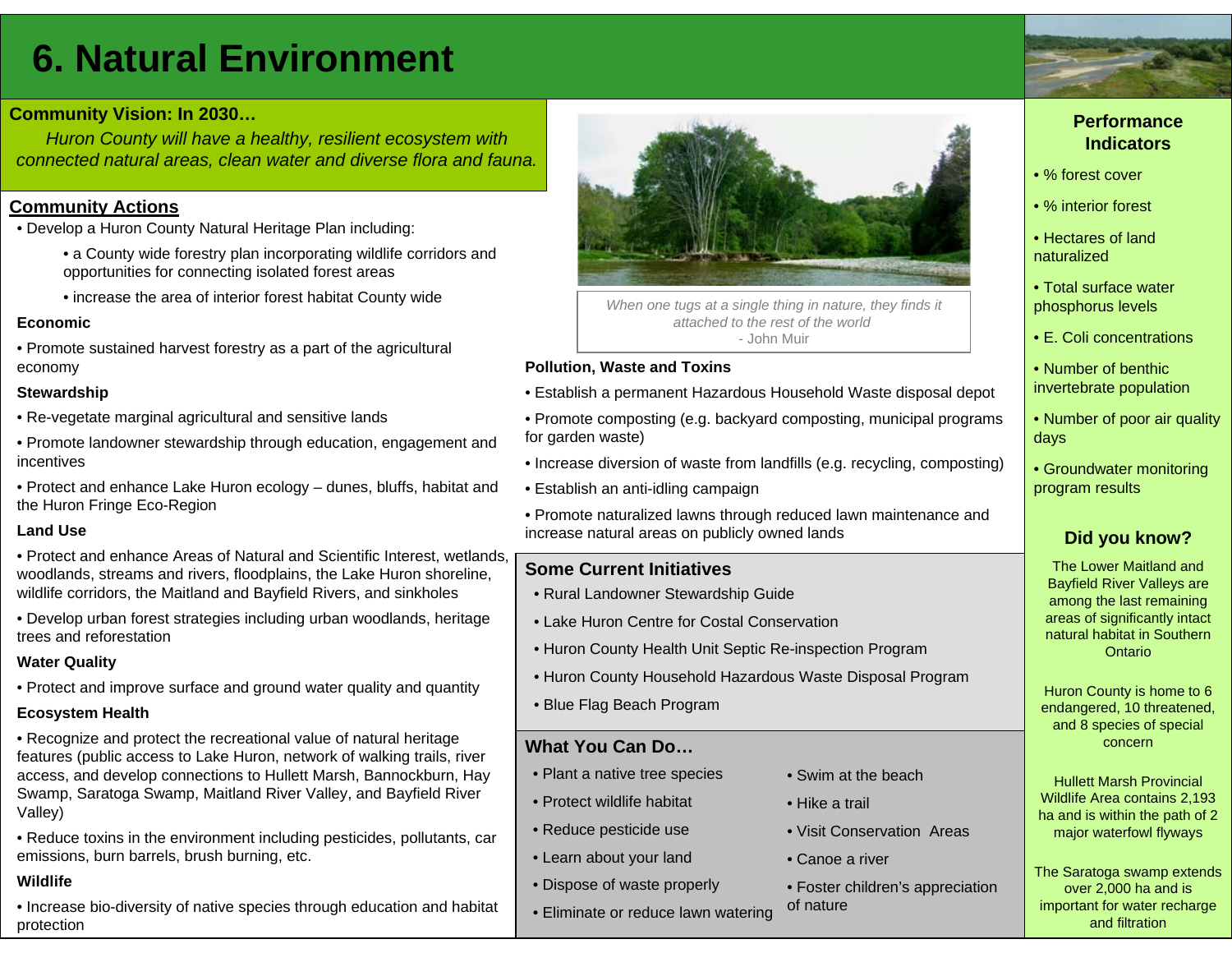### **7. Population**



#### **Community Vision: In 2030…**

*Huron County will sustain a moderate population growth with increased ethnic diversity by retaining current residents, welcoming new residents, and developing opportunities for youth, families and seniors.*

#### **Community Actions**

• Develop a Huron County Population Strategy which includes a complete analysis and assessment of Huron demographics, including future trends

#### **Population Growth**

• Market Huron's towns and villages as an alternative to big city living to young families and retirees

• Promote Huron County as a great place to live and vacation: relaxed, safe, affordable, little traffic, friendly people, small communities

• Create a strong, inclusive community identity based on what we are - 'This is Huron'

• Identify and address the barriers that keep people from moving to, or back to, Huron

#### **Youth and Families**

- Enhance opportunities for employers to hire youth and post secondary students for career-related summer jobs, co-op placements, internships, apprenticeship and mentoring programs
- Network with universities to establish student co-op and internship placements within the County
- Develop affordable housing options for youth, young families, singles
- Demonstrate to youth the opportunities that exist in Huron (agriculture, manufacturing, and cultural industries)
- Promote rural and small town lifestyle and employment opportunities to seasonal residents and visitors – entice people to move here

#### **Immigration**

- Create a welcoming service for newcomers
- Promote Huron County as an immigrant destination
- Foster a welcoming and culturally sensitive community
- Encourage, promote and celebrate diversity
- Increase opportunities for children to experience ethnic diversity (e.g. school projects and field trips)



*We have to shift our emphasis from economic efficiency and materialism towards a sustainable quality of life and to healing of our society, of our people and our ecological systems* - Janet Holmes à Court

#### **Seniors**

- Plan for the needs of seniors: such as accessibility, aging at home, and health care
- Provide affordable housing for seniors

#### **Some Current Initiatives**

- Immigration Partnership
- Huron County Tourism Association
- Municipal Economic Development Officers
- Huron Community Matters
- Huron County Housing Study

#### **What You Can Do…**

- Welcome a new resident to town
- Host a neighbourhood BBQ party
- Be sensitive of other cultures and ethnicities
- Experience the cuisine of other cultures
- Tell others about living in Huron

#### **Performance Indicators**

- Total county population
- Tracking population by age category
- Number of foreign born residents
- Number of women in municipal government
- Municipal populations

#### **Did you know?**

Huron County is home to 7 ethnic groups

In 2006, the population of Huron County was 59,325

In 1885, the population of Huron County was 80,000

The cost of living in Huron County is less than the Ontario average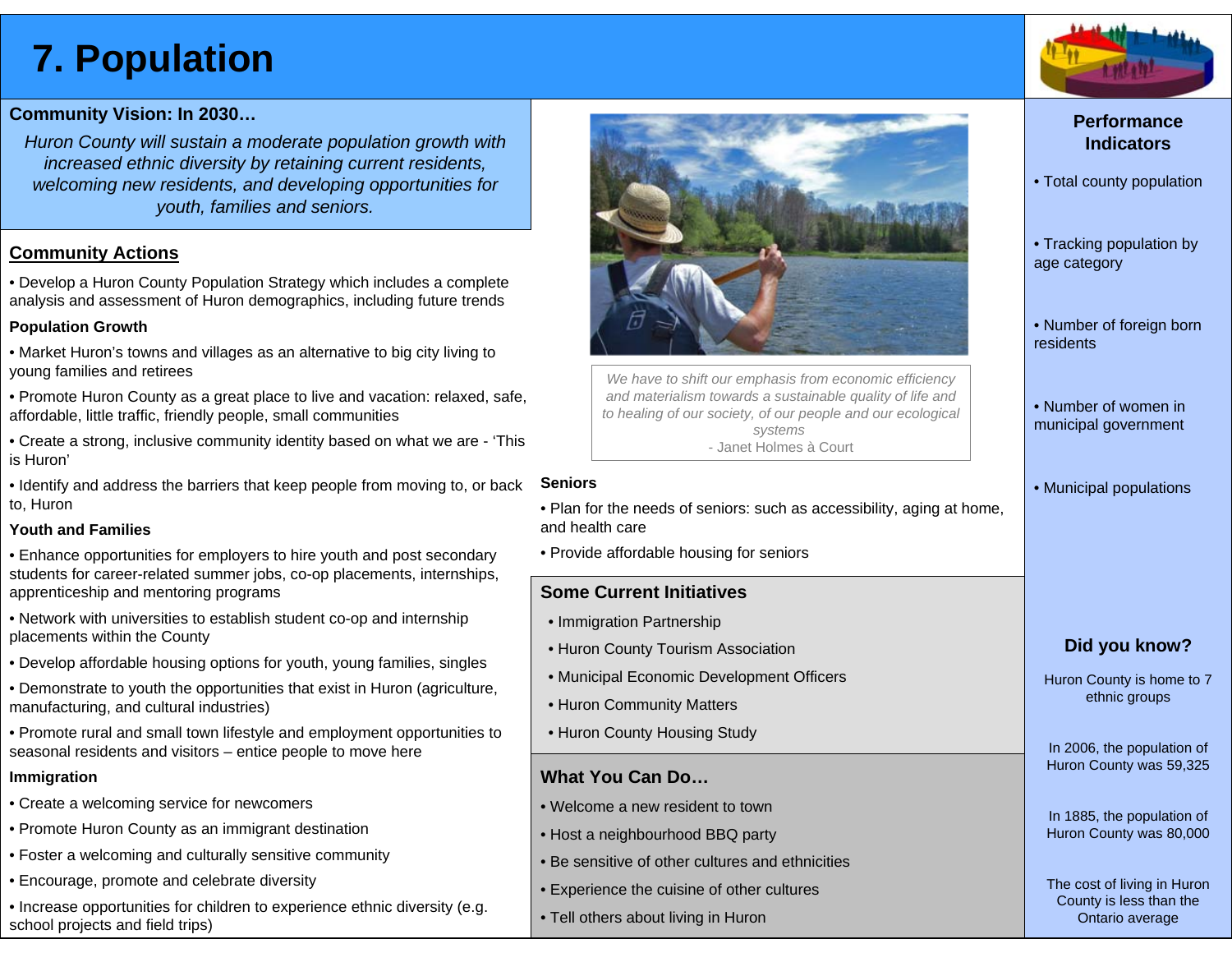### **8. Downtowns**

#### **Community Vision: In 2030…**

*Downtowns in Huron County will be active and healthy centers of commerce, government and culture, capitalizing on historic character, locally-owned businesses, and people friendly spaces.* 

#### **Community Actions**

• Develop a County wide Downtown Strategy building on current initiatives

#### **Aesthetic Streetscapes**

- Enhance the aesthetics of downtown streetscapes (e.g. native shade tree species, street furniture, sidewalk materials, pedestrian-scale lighting, flowerboxes, banners, and public art)
- Enhance public spaces in the downtown for events, gatherings, markets, etc.
- Develop a coordinated signage program
- Ensure new development complements heritage character (e.g. minimum 2 storeys in heights)

#### **Pedestrian and Bicycle Friendly**

- Promote bike friendly downtowns through installation of convenient bike racks and safe bike lanes
- Design sidewalks to accommodate strollers and wheelchairs
- Encourage events and activities in the downtown that attract people

#### **Historic Character**

- Preserve and restore historic buildings and spaces
- Create downtown design guidelines
- Create façade improvement and redevelopment grant programs for downtowns

#### **Enhancement Opportunities**

- Encourage, promote, support and expand downtown farmers' and flea markets
- Encourage residential opportunities downtown (e.g. second-floor commercial uses, new development)
- Focus commercial and public service development downtown
- Create an index and map of all business and services located downtown



*In the end, we conserve only what we love. We will love only what we understand. We will understand only what we are taught.*  - Baba Dioum

#### **Local Business**

- Foster and support local business
- Maximize the benefits of business associations
- Develop and promote a brand/logo which identifies business and products as local or 'Made in Huron'
- Implement a customer service downtown program

#### **Some Current Initiatives**

- County-wide downtown coordinator
- Community Improvement grant and tax relief programs
- Local municipal economic development services
- Local BIA's/Chambers of Commerce/Economic Development Officers

#### **What You Can Do…**

- Shop downtown
- Attend a downtown event, activity of festival
- Leave your car at home and walk or bike downtown
- Tell your friends, family and municipal council about the importance of the downtown

#### **Performance Indicators**

- Downtown building occupancy rate (residential & commercial)
- Number of festivals and events held downtown
- Number of farmers' market days per year
- Number of downtowns with improved signage
- Number of new residential units created in downtown
- Total area of new commercial floor space created
- Value of new investment

### **Did you know?**

Huron County has 4 heritage conservation districts: The Square and West St. in Goderich, Downtown Seaforth, and Bayfield Main **Street**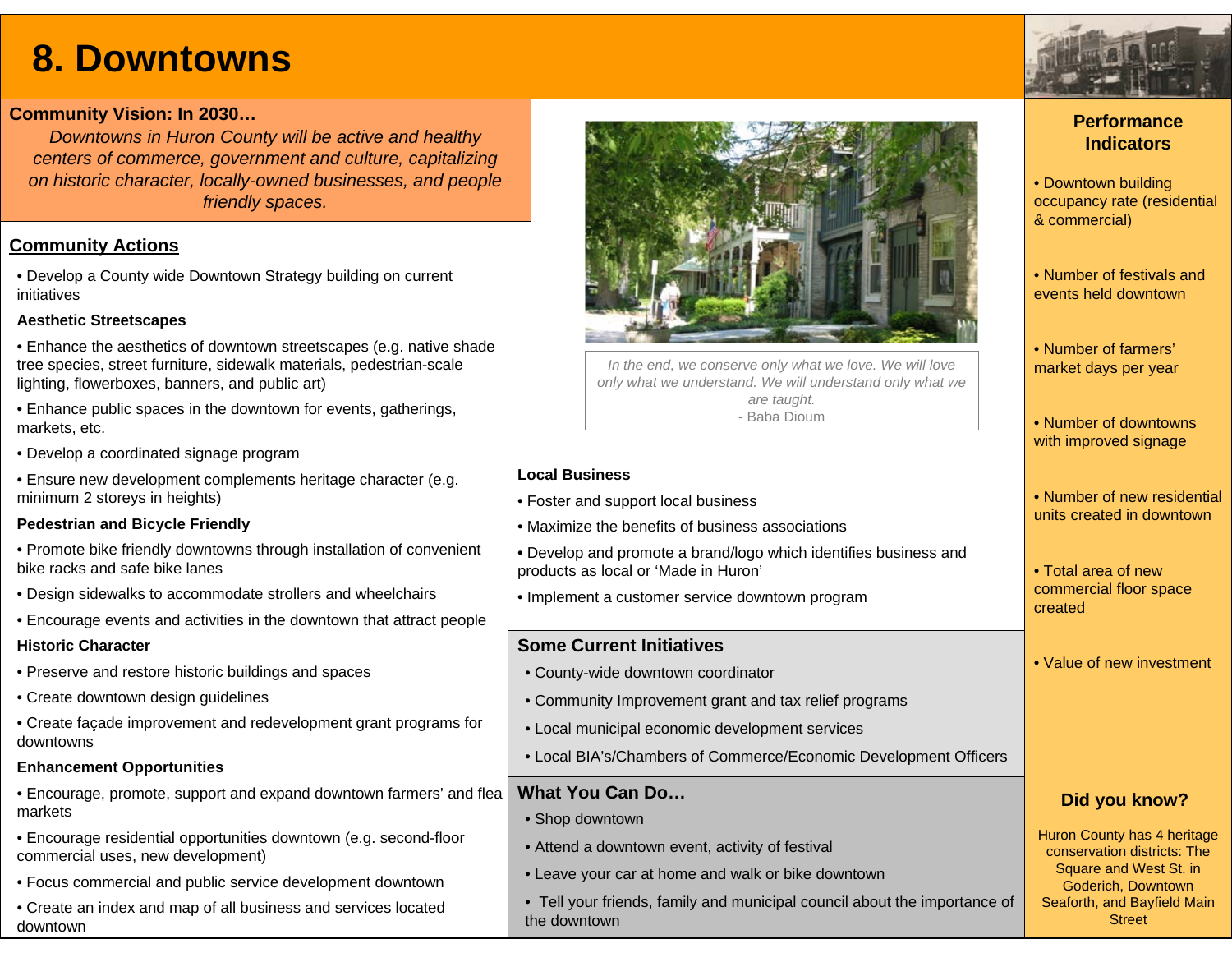### **9. Community Needs**

#### **Community Vision: In 2030…**

*Huron County residents value and support community organizations and services which promote culture, diversity, recreation, education, entertainment, affordable housing and health.*

#### **Community Actions**

#### **Housing**

- Develop a community response to homelessness, inadequate housing and poverty
- Provide a range of affordable housing types and a mix of rental and ownership options in accessible locations
- Eliminate the need for a Huron County housing waiting list by identifying and addressing the root causes

#### **Services**

- Develop a greater variety of retail and professional services
- Provide access to affordable childcare
- Coordinate public health and social services and ensure they are accessible throughout County
- Support community organizations by donating your time and money
- Value and celebrate the role of volunteers in the community

#### **Recreation**

• Provide access to fitness programs and team sports

#### **Culture and Entertainment**

- Promote all County festivals, events, businesses and activities which encourage community participation and tourism, and showcase 'uniquely Huron'
- Creatively market all entertainment options (e.g. live music, clubs, trails, parks, fishing, beaches, theatre, camping, etc.)

#### **Education**

• Support and invest in local schools

• Establish permanent, post secondary and specialized educational programs, including programs with full diploma or degree potential

#### **Policing**

• Create greater connections between police and the community



*Unless someone like you cares a whole awful lot, Nothing is going to get better. It's not.* - Dr. Seuss

#### **Youth**

- Establish and support a Huron Youth Council to discuss and address youth issues
- Provide safe places in each community for youth to 'hang-out'

#### **Other**

• Foster community spirit and neighbourhood connections through activities such as annual picnics and community and school gardens

#### **Some Current Initiatives**

- Habitat for Humanity
- Huron United Way / Community Matters
- Huron Women in Networking
- Communities in Bloom
- Huron County Housing Corporation
- Huron County Youth Coordinator

#### **What You Can Do…**

- Be involved in your community
- Talk with your neighbours
- Volunteer for a community organization, event, activity, or community project
- Plant a front yard garden
- Pick up litter
- Experience local theatre
- Say 'hi' to strangers
- Respect youth and seniors
- Learn something new everyday

#### **Performance Indicators**

- Number of child care spaces
- Number of people on the Huron County housing waiting list
- Vehicle deaths and **injuries**
- Crimes reported
- School enrollment

### **Did you know?**

Huron County has 110 km of shoreline, over 200 km of rivers, 16 public beaches, more than 70 festivals and events, 1 drag racing track, 10 golf courses and 1 professional motocross circuit

Each year more than 25,000 people visit the TransCan Grand National Championship Motocross in **Walton** 

8% of Huron County residents speak a language other than English and French

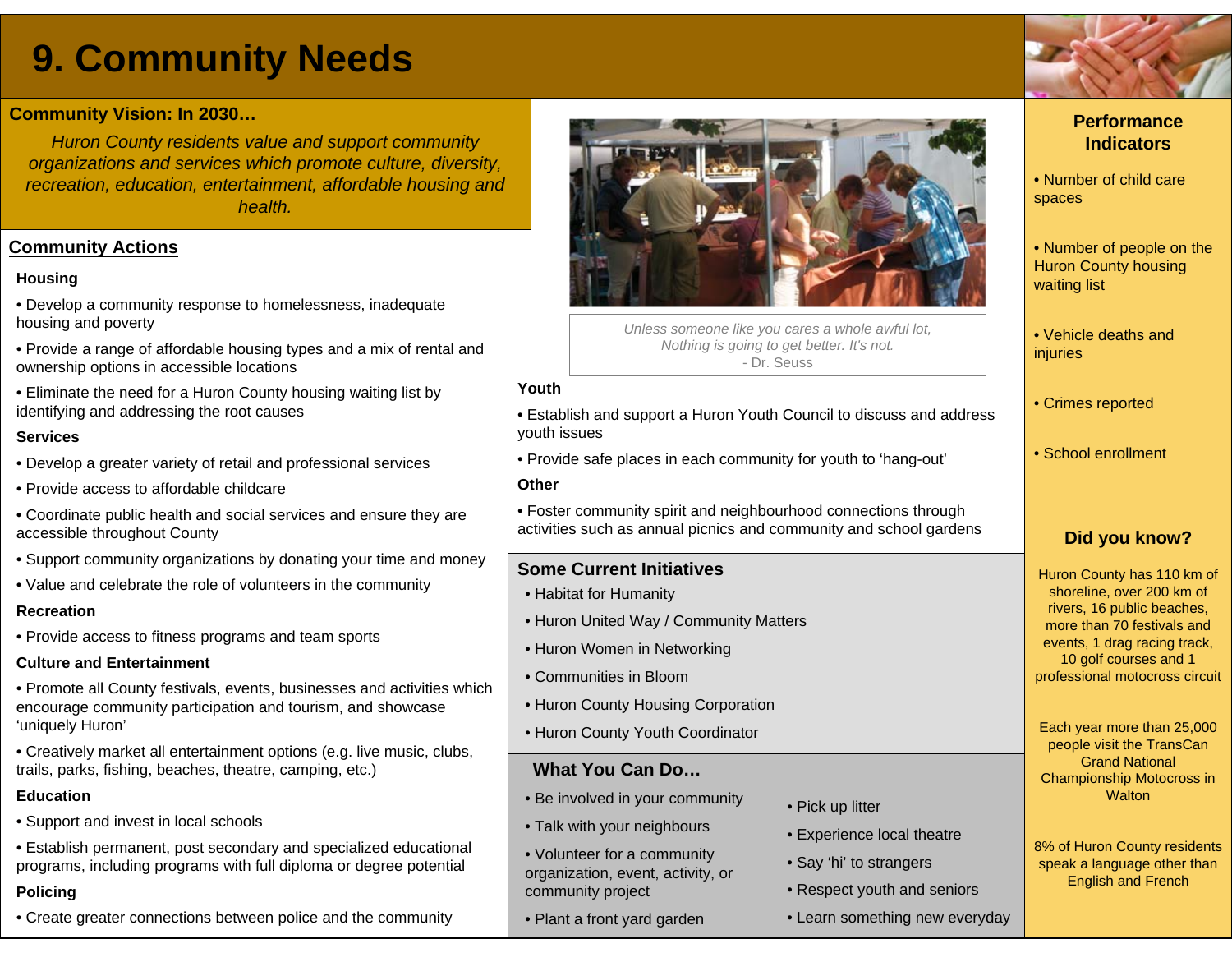### **10. Healthy Active Communities**

#### **Community Vision: In 2030…**

*Huron County residents live active, healthy lifestyles with access to wellness services for mind and body.*

#### **Community Actions**

#### **Health Care**

- Continue community support to maintain and enhance local hospitals and clinics
- Provide accessible health care supports to all residents at all stages of life (prenatal to aging at home)
- Support a comprehensive strategy to: address the orphan patient list, attract and retain health care professionals, and encourage youth to enter health care professions
- Provide access to local training to develop and enhance the health care workforce

#### **Fitness**

- Encourage walking and cycling clubs in each community
- Provide recreation subsidies to lower income families
- Promote and support fitness/sport/local events programming for all age groups including in the local school system
- Maintain a full range of playing fields, parks, arenas and recreation complexes
- Create accessible trails with linkages between communities
- Understand how community design and lifestyle are connected to rural health issues such as obesity, respiratory and cardiovascular disease

#### **Mental and Physical Health**

- Promote, educate and increase community awareness of support services for addictions and mental health (e.g. depression and anxiety)
- Encourage healthy lifestyles through education, activities and promotion of programs (e.g. walking to school, smoking awareness, healthy foods, and physical activity
- Continue promotion and expansion of the Good Food Box program
- Enhance regular programming for seniors to encourage interaction and good health
- Assess the need for additional in-school breakfast programs



*When we heal the earth, we heal ourselves.* - David Orr

#### **Accessibility**

- Enhance mobility and access to all places, goods and services in the County by addressing all ranges of mobility, income and age
- Create accessibility awards for the most accessible business or best retrofit in the County

#### **Some Current Initiatives**

- Family Physician Recruitment Campaign
- Family Health Care Teams
- Rural Response for Healthy Children
- Early Years Centre Programming
- Healthy Hearts Program
- Gateway Rural Health Research Institute (Seaforth)

#### **What You Can Do…**

- Be active every day
- Volunteer in your community
- Eat less pre-packaged processed foods
- Join a club or team



- Quit smoking
- Take swimming lessons
- Learn a new activity
- Try out the 'Good Food Box'
- Consider all age groups



#### **Performance Indicators**

- Life expectancy
- Self rated health
- Body mass index (BMI)
- Infant mortality rate
- % of population that is overweight
- % of residents living an inactive lifestyle
- Number of doctors, nurse practitioners and nurses

### **Did you know?**

Obesity is more prevalent in Huron than in most other counties in Ontario

Heart disease is the primary cause of death of Huron County residents

15% of people in Huron County have a disability

Two out of three Canadian children do not meet average physical activity guidelines to achieve optimum growth and development

Huron County has 150 km of marked hiking trails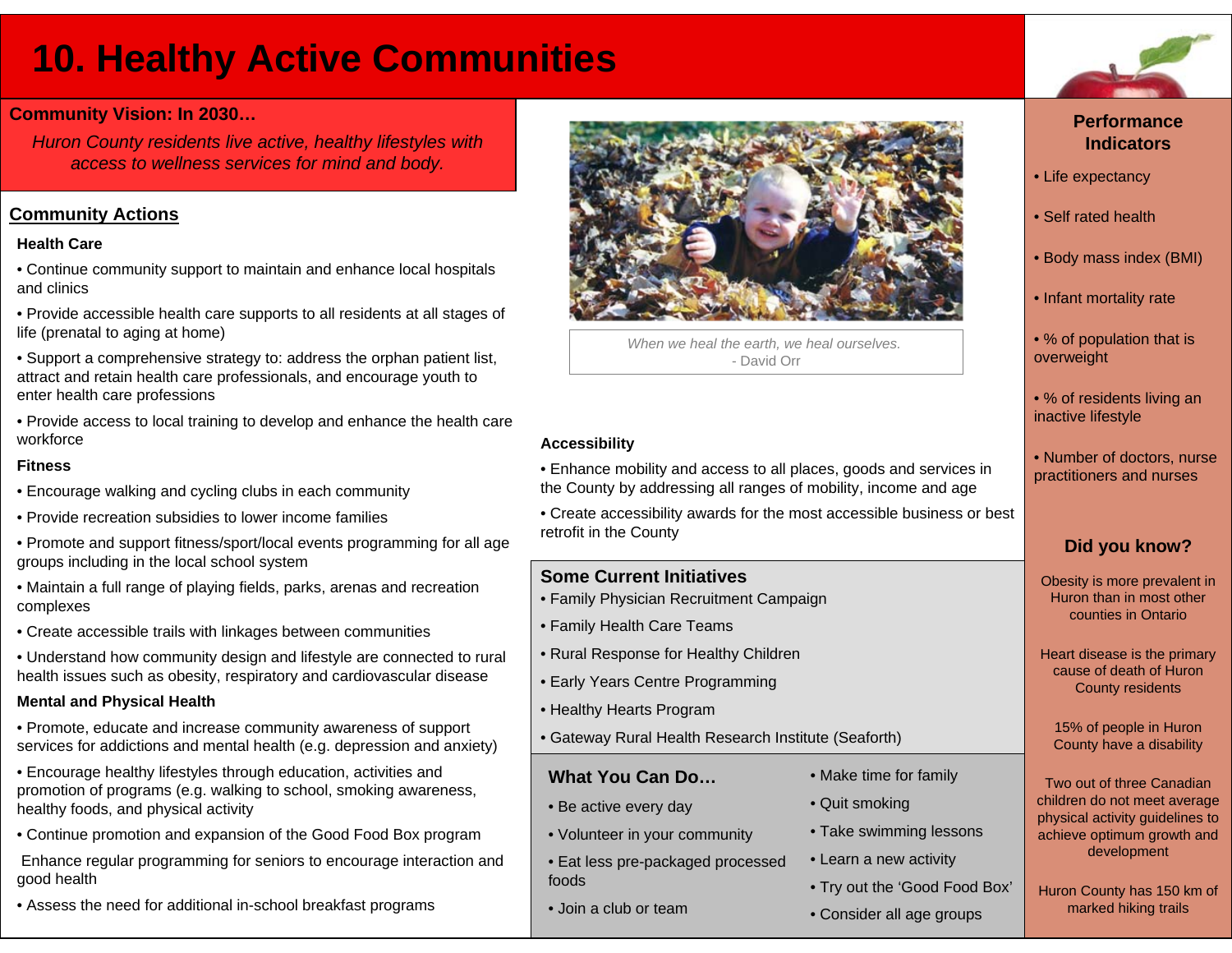- 
- 1. All Huron County residents, community groups, organizations, and agencies will have a role in the implementation of the 'Take Action' report. Under Council's direction and where determined appropriate, the County will facilitate implementation.
- 2. The County will seek external funding to assist with the implementation of the 'Take Action' report. Existing County staff will work to ensure that the 'Take Action' report is implemented over time. Council approval of special projects, and partnerships with community agencies and organizations, are essential elements of implementation. (Appendix 1 provides examples of community partners for a sampling of projects).
- 3. Regular reporting will be provided to *Committee of the Whole* for project progress on the 'Take Action' report.
- 4. A coordinating committee will partner with relevant agencies and organizations to help guide community and County led actions. Existing committees that could fulfill this role with an altered mandate include the Huron Community Matters Steering Committee or the Huron Water Protection Steering Committee. Specific community based task forces may be desirable for specific initiatives.
- 5. Implementing the 'Take Action' report is an ongoing process (e.g. timelines, indicators, responsibilities, and budget). Individual implementation strategies will be developed as priorities are set and actions are contemplated.
- 6. The 'Take Action' report is a living document that will evolve as the community's goals and aspirations change over time. An annual event will be held to review the report, monitor its progress, and update it. (The annual event could be coupled with the annual Huron Community Matters conference).

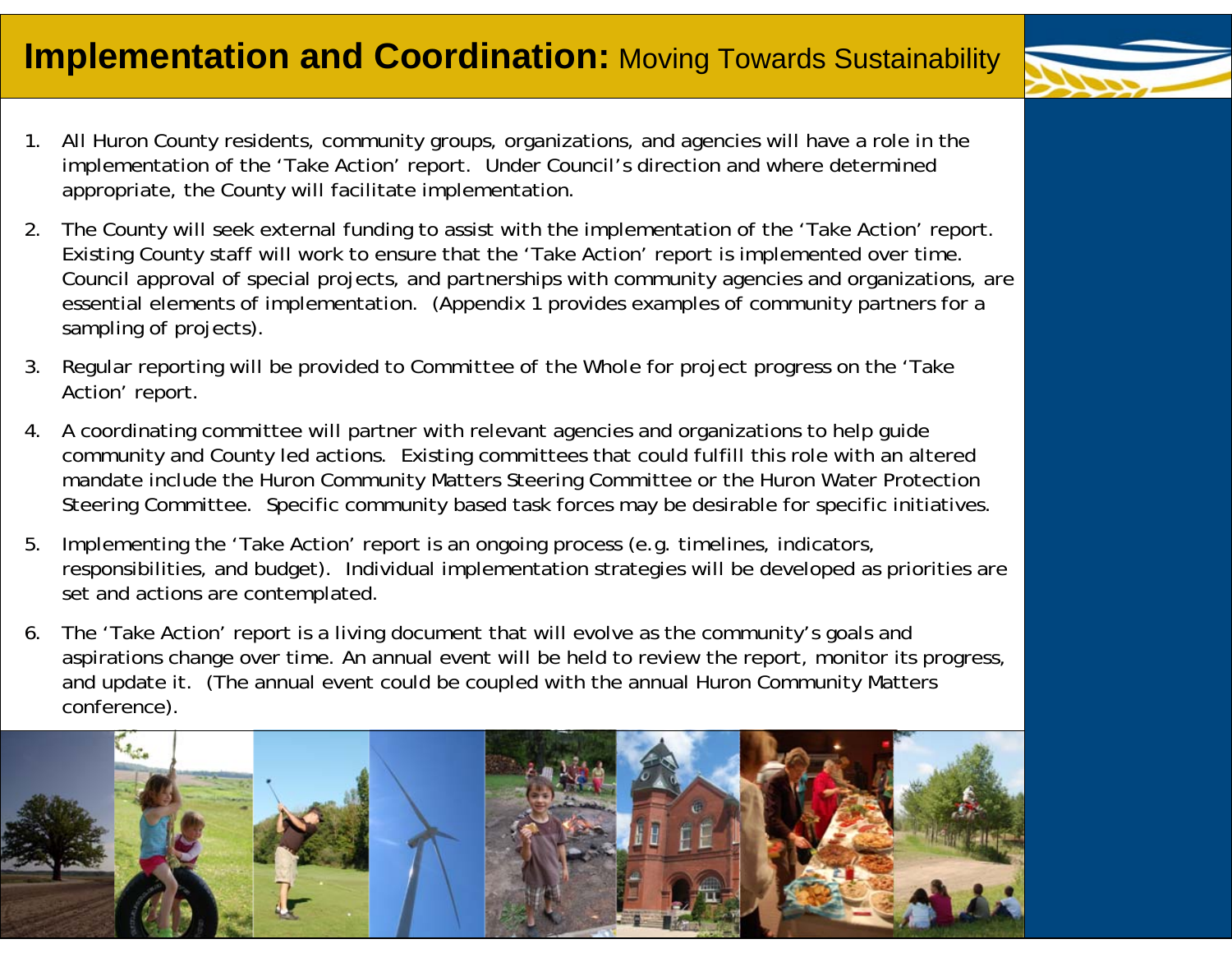

*The Take Action Plan is available on the Huron County website*

*www.huroncounty.ca/sustainability/*

### *comments: takeaction@huroncounty.ca*

**County of Huron** Planning and Development Department 57 Napier Street, Goderich, Ontario, N7A 1W2